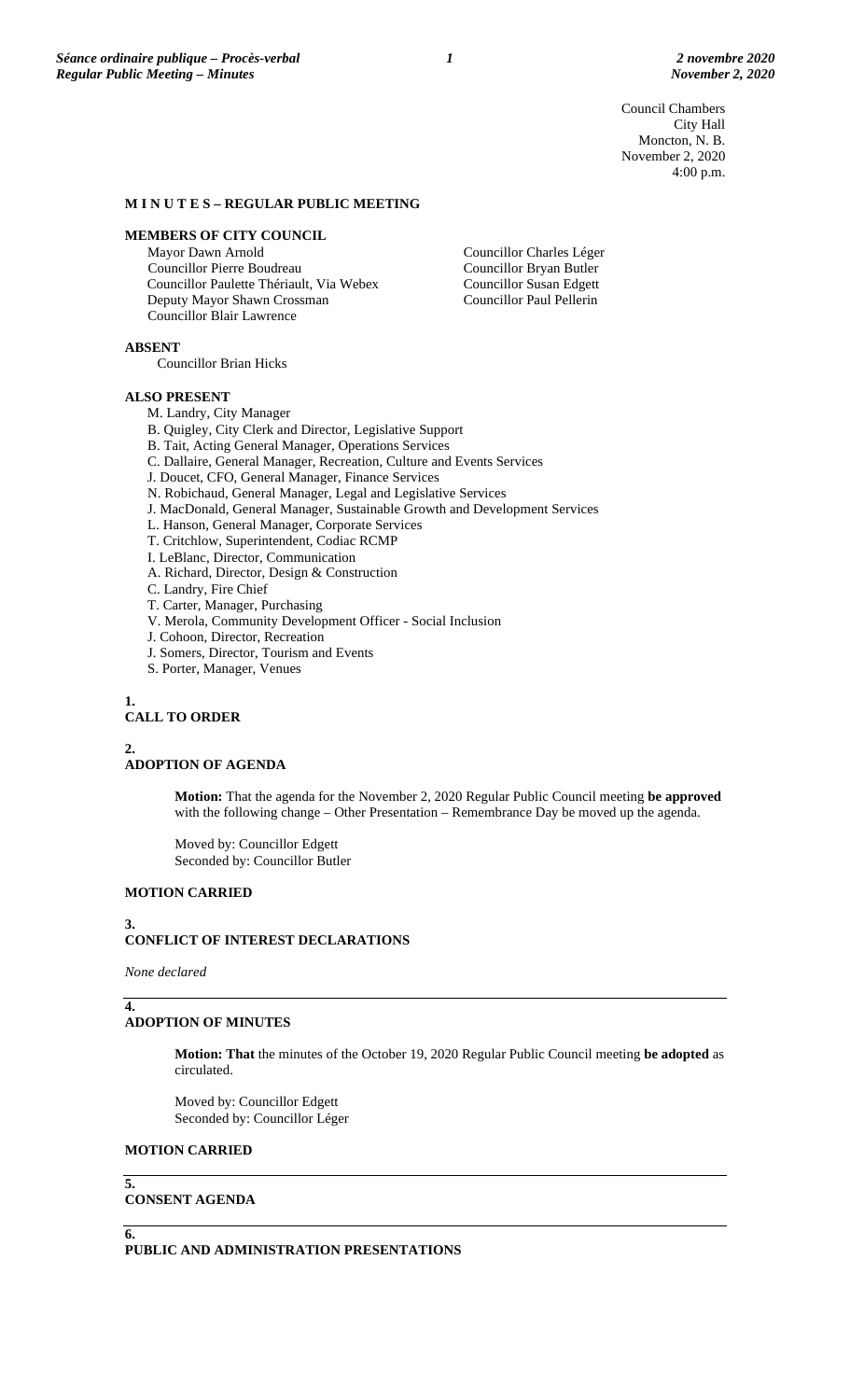# **6.1 PUBLIC PRESENTATIONS**

**5 minutes**

6.1.4 **Presentation** – Remembrance Day – Bob Dupuis and Al Johnson

Mr. Dupuis thanked the City of Moncton for permitting ceremonies at the Coliseum to continue this year. The ceremony will be available virtually to the general public. Mr. Johnson spoke on the Poppy Campaign. The funds raised by the campaign are utilized to cover veterans' needs, the cadet program, and a literacy contest. Unfortunately, this year, the campaign will not be able to fund bursaries.

6.1.1 **Presentation** – Greater Moncton Wastewater Commission Budget – Kevin Rice, Trans Aqua Mr. Rice provided an update on the Greater Moncton Wastewater Commission. A rate analysis will be undertaken this year.

2021 Priorities:

- Rates have been frozen at \$210/unit since 2017.
- Uploading assets into the Computerized Maintenance Management System and completing the Asset Management Plan.
- Optimize the GMWC Infrastructure Deficit Report Card including a long-term GMWC Capital Reserve Funding Plan.
- Continue engaging our stakeholders by clearly communicating our mission.
- Design and construction of a heat recovery system that can power the equivalent of 100 homes each year.
- Complete the Regional Wastewater and Combined Sewer Overflow Strategy.
- Complete a feasibility study for the use of solar power.
- Host an Open House at the compost facility in July and at the wastewater treatment facility in August.

2021 Capital Budget:

- Completion of Phases 4B (Biosolids Load Out Building), 4C (Biofilter), 5 (UV Disinfection) and the Site Works (asphalt, curb, landscaping). Construction is expected to be complete in July 2021.
- Bourque Road force main construction along Melanson and Bourque Roads.
- Beaubassin WWPS complete the detailed design for an upgrade.
- Heat recovery system.
- Replacement of the Main Pumping Station generator tie switch.
- Purchase a composting tractor to replace a contractor's tractor.

Key Budget issues:

- Reduction of revenue for slippage (\$234,600) and interest income (\$463,800) due to utilization of cash for the Project.
- The annual operating surplus will decrease significantly (\$5,161,282 in 2020 to \$2,215,575 in 2021) at the current \$210/unit rate, funds that are transferred into the GMWC General Reserve Fund for future Capital Projects and asset replacement.

2021 Operating Budget:

- Build a spare parts inventory for critical equipment.
- Funds have been allocated for the completion of the Regional Wastewater and Combined Sewer Overflow Strategy.
- Radio, digital and Moncton Wildcats advertising along with social media messaging will continue and TransAqua will participate in new public forums (e.g. Moncton Home Show).

Mr. Doucet will provide Council a breakdown of the property taxes from TransAqua.

- 6.1.2 **Presentation** Moncton Boys & Girls Club Moncef Lakouas & Rebecca Campbell Ms. Campbell provided an overview of the Moncton Boys & Girls Club. The Club primarily serves children ages 6-18. She indicated that 75% come from families earning less than \$30,000 per year, and that 53% of the club's population are facing diagnosed mental health challenges. She also noted that nearly 50% of the club's members are newcomers. Ms. Campbell addressed leadership and community engagement programs offered by the club and spoke about how the club is managing the COVID -19 crisis.
- 6.1.3 **Presentation** Reason Why Moncton Should Not Build RCMP Facility Hafsah Mohammad & Charles MacDougall, Grassroots NB – Social Justice & Advocacy Ms. Mohammad and Mr. MacDougall came before Council to discuss the cost of building the new RCMP facility. They question the reason why Colliers was awarded the contract. Ms. Mohammad spoke of other municipalities cancelling large projects. It is their opinion that capital expenditures decisions should be given more attention. They will return to Council on November 16, 2020; however, they feel that 5 minutes is not enough to discuss the issue at hand. They ask that Moncton City Council postpone the decision to build the facility, until public consultation is completed.

City Manager, Mr. Landry provided some comments and clarification to the presenters.

Mr. Landry, in response to a question from Councillor Pellerin, indicated that the City of Moncton will be taking on the loan. The percentage on the debt ratio is minimal to the City.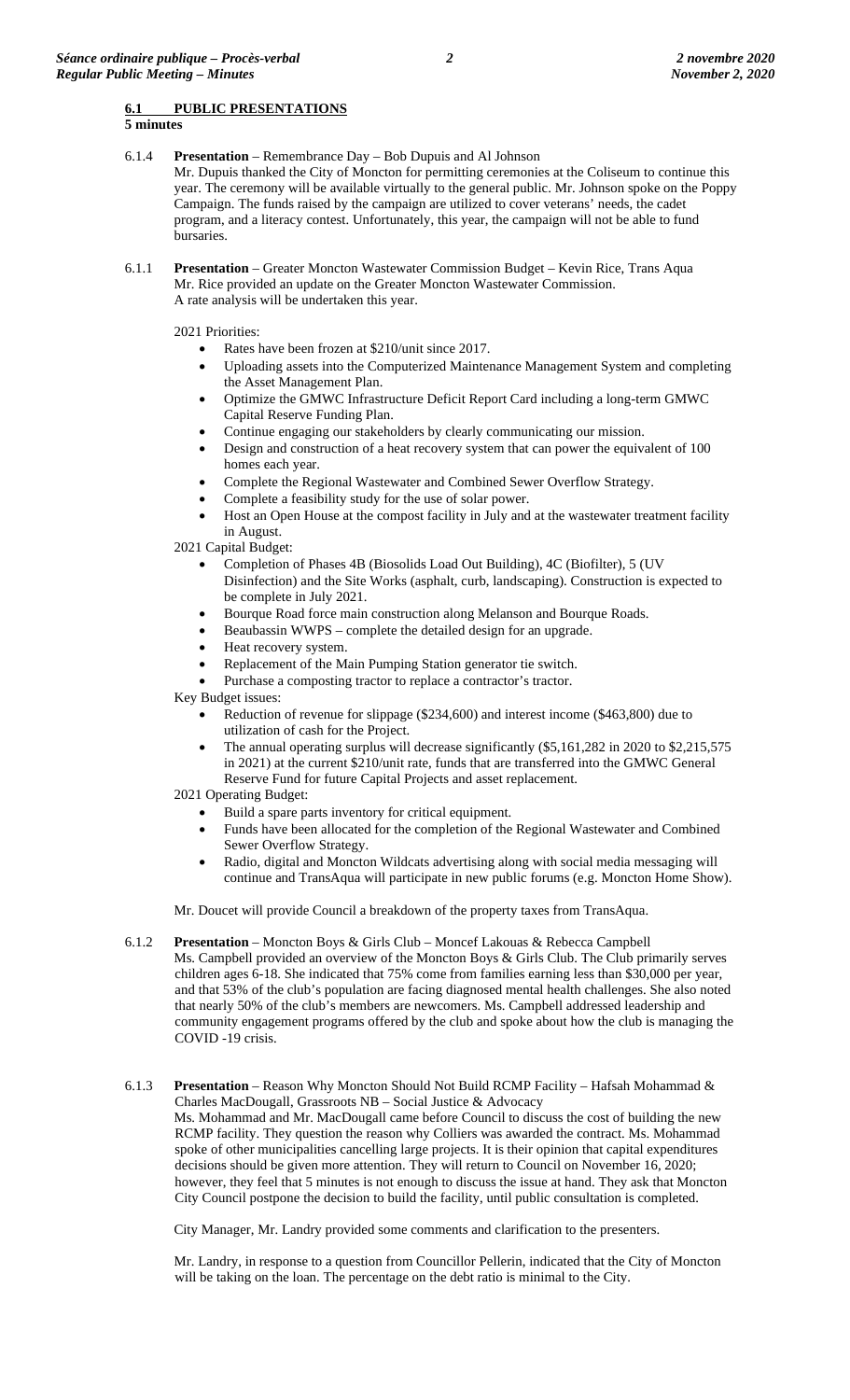It was noted by Mr. MacDougall that funding should be put towards affordable housing, drug prevention, etc.

#### **Other Presentation 2 minutes**

- 6.1.4 **Presentation** Remembrance Day Bob Dupuis and Al Johnson *Dealt with earlier in the meeting*
- 6.1.5 **Presentation** Save Our Schools New West End Bettina Becker

Ms. Becker came before Council to provide an update on the situation in the new West End school. An on-line petition has 800 signatures and continues to grow. Politicians have acknowledged that the land decisions for how the new school sites are chosen are not ideal.

Public consultation is needed on choosing new schools sites, and for this school it was not the case. Councillor Lawrence reiterated the fact once again that jurisdictions need to be made clear – what are municipal, provincial and federal jurisdictions.

Councillor Léger reiterated the importance of working together – levels of government as well as parents.

- 6.1.6 **Presentation** Rising Tide Dale Hicks, George Cormier, Debbie McInnis and Joanne Murray Lisa Ryan – WebEx Mr. Hicks came before Council once again to discuss affordable housing and the Rising Tide initiatives. He indicated that no money will be exchanged until both the Provincial and Federal governments are on board with the plan.
- 6.1.7 **Presentation** Rising Tide Donald McHugh

Mr. McHugh came before Council to discuss the funding of Rising Tide. He spoke of the derelict neighbourhoods within the City. He is requesting that the City of Moncton provide the \$6 Million in funding for the Rising Tide project; however, he recommends that the housing not be within the downtown area.

- 6.1.8 **Presentation** Rising Tide Trevor Goodwin [YMCA](mailto:trevor.goodwin@YMCAmoncton.ca) Reconnect Mr. Goodwin offered his support of the Rising Tide initiatives. He spoke of the need for affordable housing, due to rising costs of rent in the City of Moncton.
- 6.1.9 **Presentation** Rising Tide Dawn Wheadon Greater Moncton Homelessness Steering Committee Ms. Wheadon came to Council to provide her support for the Rising Tide initiatives. The initiatives will allow other non-profits to manage their own needs.
- 6.1.10 **Presentation** Rising Tide John Wishart –Chamber of Commerce for Greater Moncton Mr. Wishart came to Council to provide the business community perspective on the importance of the Rising Tide initiatives. If this initiative is not undertaken it will be a detriment to the City's business community.
- 6.1.11 **Presentation** Rising Tide Robyn LeBlanc John Howard Society Ms. LeBlanc came to present the Society's support for Rising Tide. The homeless cycle will continue with rent increasing and lack of affordable housing in Moncton. The initiatives provide a new program that could be extremely successful.
- 6.1.12 **Presentation** Rising Tide Ted Harris John Howard Society Mr. Harris came before Council to encourage support for the Rising Tide initiatives. The John Howard Society employs individuals that normally cannot secure employment. The Rising Tide initiatives would allow these individuals to make changes and secure a home and a sense of accomplishment.
- 6.1.13 **Presentation** Rising Tide Dr. Susan Crouse Dr. Crouse reiterated the success of affordable housing in municipalities. Clients who are currently homeless have complex needs; however, with affordable housing and time these individuals can make a positive impact on society.
- 6.1.14 **Presentation** René Boucher Mini Modular Micro Homes in the City of Moncton Mr. Boucher is proposing 70 such homes be built for winter months. The cost of each home is \$1,500. The proposed location would be Vaughn Harvey and Assomption Blvd.

# **6.2 ADMINISTRATION PRESENTATIONS**

15 minutes

6.2.1 **Presentation** – Report Stadium Management Committee – Lorne Mitton, Chair Mr. Mitton provided an overview of the role of the Stadium Management Committee. The structure of the committee includes members from both the City of Moncton and Université de Moncton. The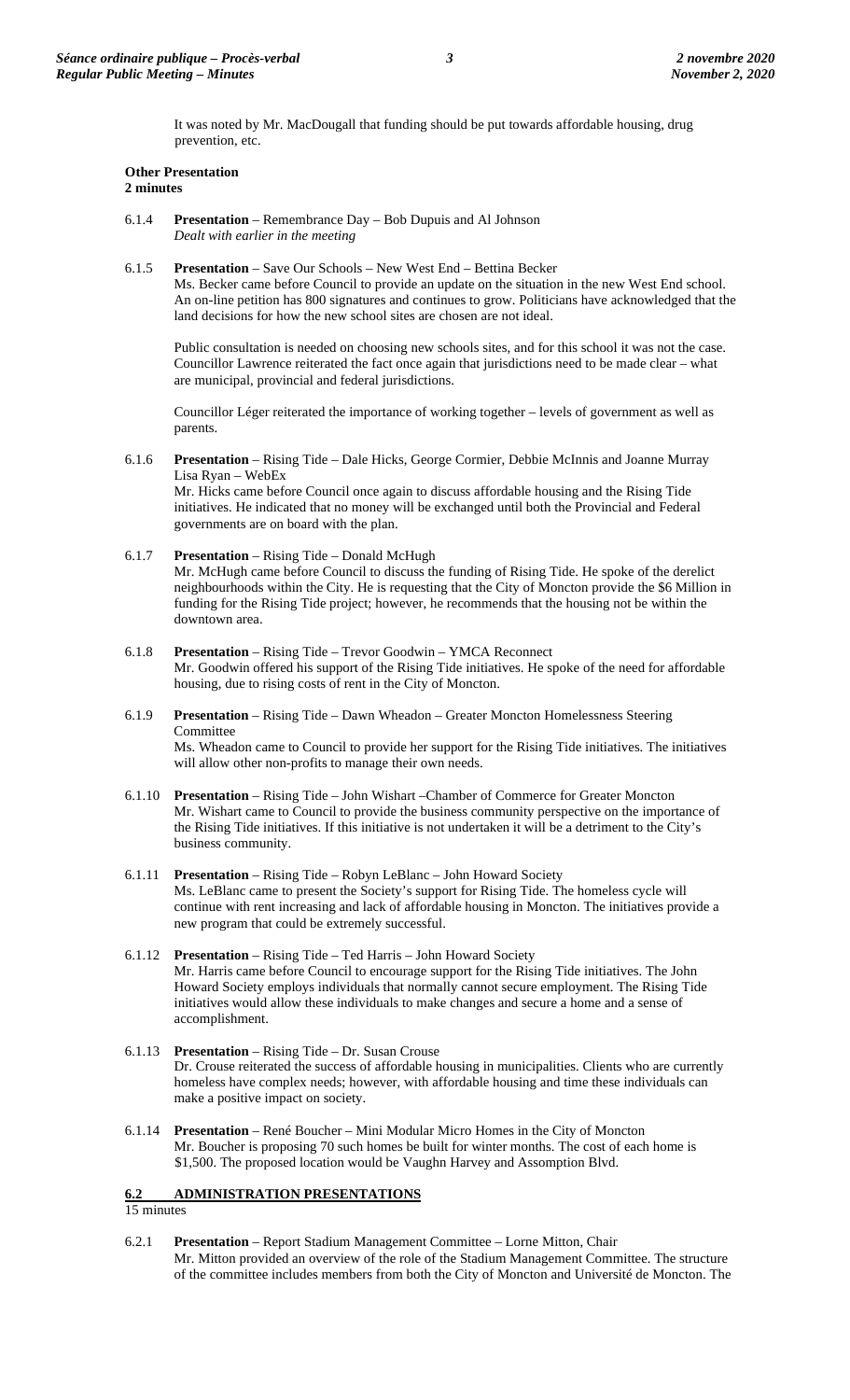committee is responsible for the management and control of the Stadium. Several events have occurred at the Stadium over the life span of the facility.

Mr. Mitton provided details of the stadium's financials, which are included within the agenda package from this meeting. A legacy fund of \$500,000 was established in 2010 for the benefit of track and field sports.

6.2.2 **Presentation** – General, Utility and Capital Budget Overview – Jacques Doucet, CFO – General Manager Financial Services

Mr. Landry and Mr. Doucet provided an overview of the 2021-2023 budget.

Key objectives:

- Incorporate Strategic Plan actions
- Focus on long-term sustainability
- Prioritization based on criteria
- Meet approved service levels with existing funds
- Incorporate asset management
- Mitigate impacts of COVID-19

Key facts:

- Progressing on downtown development target of \$108M by 2023. Currently at \$90.4M
	- Year-to-date in 2020, more than 1,000 building permits issued with values in excess of \$128.2M
- City of Moncton offers in excess of 85 services
- Overall assessment growth 1.72%

2021 Corporate Overview Budget

- General Operating Budget
- \$161.6M
- Utility Operating Budget \$
	- 40.1M

Capital Budget

- General Capital
	- \$39.1M Gross Spend
	- \$10.6M Borrowing
- Utility Capital
	- \$30.4M Gross Spend
	- \$12.8M Borrowing

# **General Operating Budget Highlights**

- Presenting balanced budget
- Assessment growth
	- $1.72\%$  in 2021,
		- $\bullet$  1.75% in 2022 (projected)
		- 2% in 2023 (projected)
- Maintain property tax rate at \$1.6497
- Maintain service levels and strategic investments in key areas
- Fiscal position is healthy and manageable
- Debt management: Annual borrowing is limited to \$18M in 2022 and future years based on affordability (Excluding police facility of \$46M in 2023)

### COVID-19 impacts incorporated in the balanced budget

- Loss of own source revenues in business units (\$4 500 000)
- Expense reduction in business units \$2 500 000
- Other corporate expense reduction \$750 000
- Reduction to capital from operating \$1 900 000

### Summary:

- Balanced budget
- Fiscal situation
- Strategic prioritization is key
- Continue monitoring potential future impacts

### **Utility Operating Budget – Water and Wastewater Highlights**

- Stable rate increase
- Maintain service levels
- Fiscal position is healthy and manageable

### To avoid major rate fluctuations

• Contribution to capital reserve to reduce future debt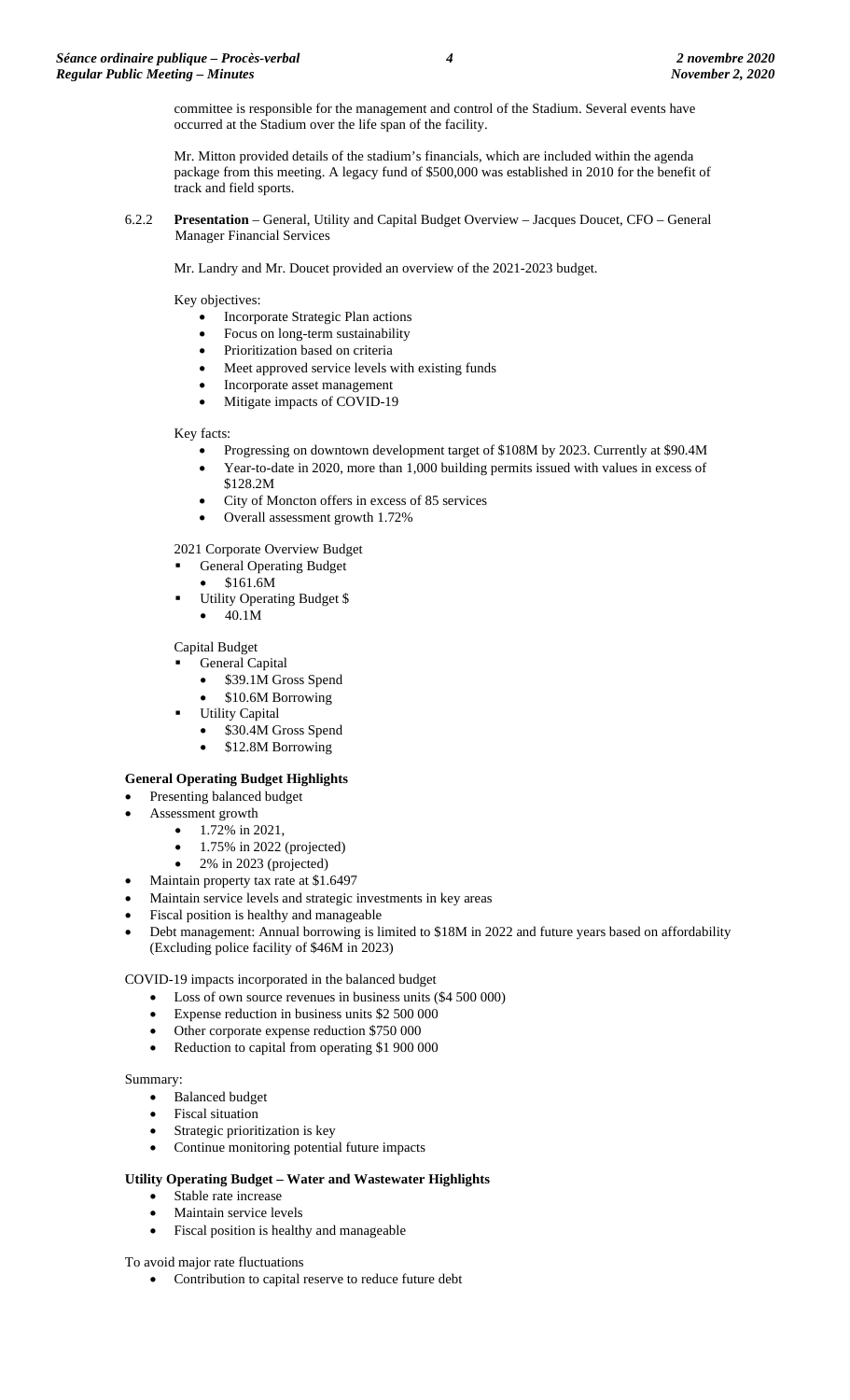- Rate stabilization reserve
- If no rate increase:
	- \$365,000 revenue reduction
	- Need to adjust strategies in future years

#### **Summary**

- Rates are stable
- Fiscal situation is sustainable
- Continue monitoring potential future impacts
- Strategic prioritization is key

#### **General Capital Budget Highlights**

- Maximum net debt at \$10.6M for 2021
	- \$17.0M for 2022
	- \$46.0M for 2022 (Police facility)
	- \$18.0M thereafter
- Asset management recapitalization target 75%
- Recapitalisation de la gestion des actifs : cible de 75 %
- Prioritization based on criteria

#### Utility Capital Budget Highlights

- Sanitary sewer upgrades \$3.9M
- Turtle Creek Supply \$21.3M (Blue green algae)
- Transmission and distribution \$4.9M
- Other  $$0.4M$
- 2021 Utility Capital Budget \$30.5M

### Ongoing considerations

- Revenue sources vs costs
- Climate change impacts
- Increased pressure on service levels
- External funding from other levels of government
- Unknown short and long-term impacts relating to COVID-19
- 6.2.3 **Update** Covid-19 (Coronavirus) Marc Landry, City Manager; Conrad Landry, Fire Chief Mr. Landry indicated that no changes have taken place in the past few weeks.
- 6.2.4 **Update** RCMP Tom Critchlow, Codiac RCMP Superintendent Superintendent provided an overview of the calls received in the past two weeks. These can be found on the Codiac RCMP website.

He reminded everyone to lock their cars, homes and sheds as break-ins have been happening throughout the city.

#### **7. PLANNING MATTERS**

**8.**

### **STATEMENTS BY MEMBERS OF COUNCIL**

### **9.**

# **REPORTS AND RECOMMENDATIONS FROM COMMITTEES AND PRIVATE MEETINGS**

**10.**

### **REPORTS FROM ADMINISTRATION**

10.1 Rising Tide Community Initiatives Inc. – A Request for Financial Support Mr. Landry, Ms. Dallaire and Mr. Doucet provided a brief overview of the project.

At the February 18, 2020 Public Council Meeting, a newly formed agency called Rising Tide presented a Business Plan to establish a housing entity. In its presentation, it identified the need for \$12 million over a three-year period of start-up funding to be co-shared. The group made the request that the amount be cost-shared between the Province of New Brunswick and the City of Moncton. The Rising Tide proposal is based on the "housing first" model, one that has been successfully implemented in other jurisdictions. A Canadian Federal pilot program based on this model, called At Home/Chez soi, saw Moncton as one of five Canadian cities to take part between the years 2009 and 2013. This pilot program was funded by the federal government.

Administration has been working with Rising Tide to provide Council with the required information, risks, potential financial options and impact for the City of Moncton with respect to considering funding this initiative.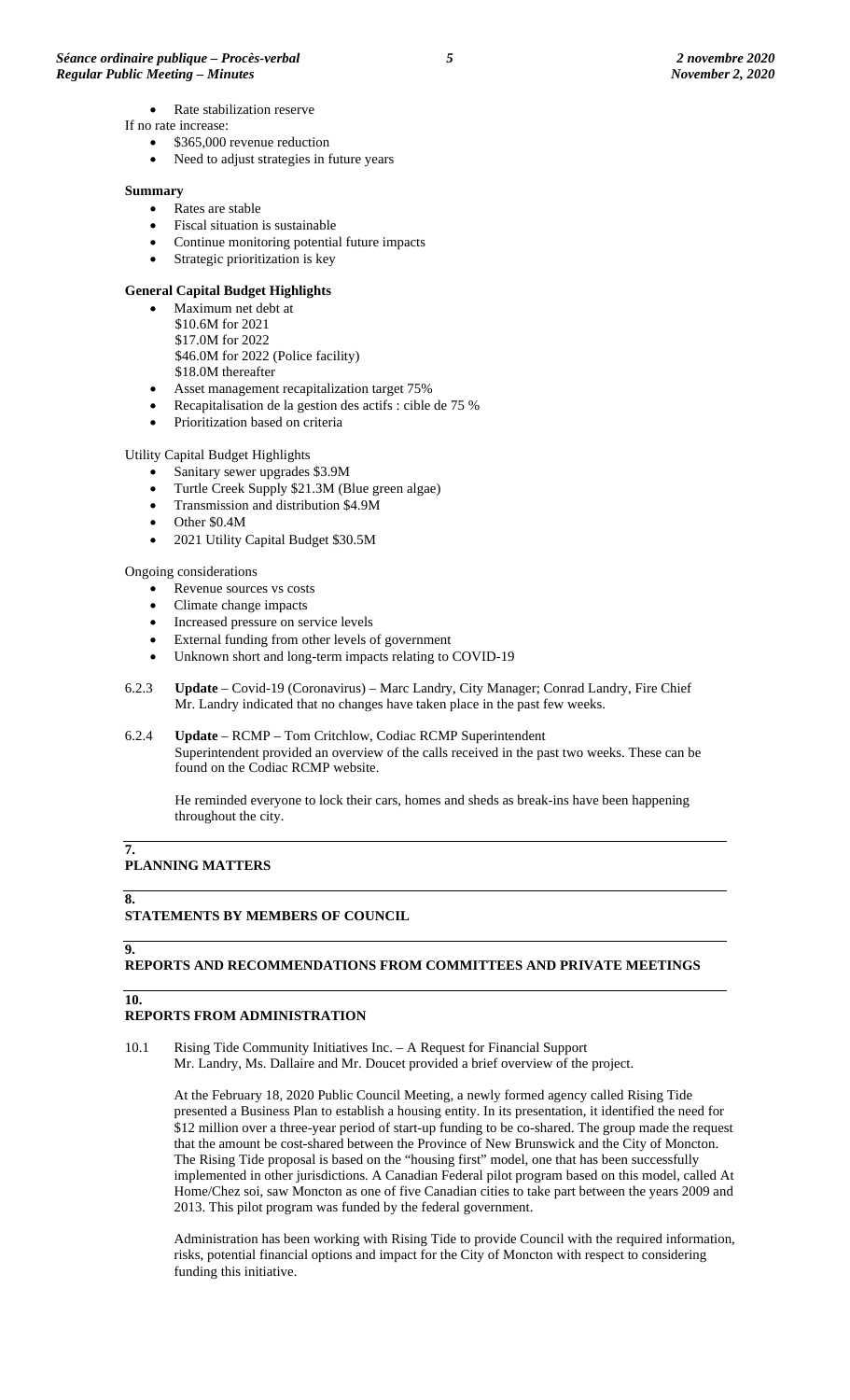By 2023, Rising Tide proposes to create permanent housing for 125 people with up to 7 community case managers.

- 
- $\circ$  Year 1: 25 units<br> $\circ$  Year 2: 50 units Year 2: 50 units
- o Year 3: 50 units
- o Case managers funded annually

Rising Tide principle

- o Permanent affordable housing based on need<br>
o Focus is on increased supports rather than sec
- Focus is on increased supports rather than security
- o Pressure on the system to help individuals is relieved
- o Prevention services are available

Rising Tide financials - over the three years:

- o \$8.3 million on properties (purchase and renovations)
- $\frac{\text{S}}{\text{O}}$  \$1.3 million on case management services
- \$0.9 million on staff, office, and property maintenance and management

The remainder will establish a reserve

The City of Moncton is currently undertaking a Social Impact Audit to:

- Analyze all funding investments toward social support in the region
- Review key data and information
- Assess the effectiveness of services against community needs and best practices
- Promote better coordination of resources available and better outcomes for individuals

Affordable Housing:

- Long waitlists for affordable housing mean little choice for the most vulnerable: a shelter or the street
- A successful "housing first" model requires case workers to provide support
- Rising Tide proposes a best practice in housing individuals with the necessary "wrap-around-services

From a financial perspective, the amount of funding being requested from Rising Tide of the City is both unique and considerable for a provincial jurisdictional responsibility. The City of Moncton already currently contributes a total of more than \$850,000 annually towards the social sector through the Social Inclusion Plan as well as Community Grants. The amount of funding being requested from the City of Moncton is considerably higher than any other similar-sized municipality in Canada (with similar jurisdictional responsibilities), and by a significant amount. Three comparable municipalities are reviewed in terms of their on-going support for affordable housing:

- 1. Abbotsford contributes \$200,000 per year to housing from an overall general budget of approximately \$200 million.
- 2. Lethbridge contributes \$150,000 per year for affordable housing and \$252,000 for rent subsidy for a total of \$402,000 from a general budget of \$250 million.
- 3. Nanaimo contributes \$165,000 to the Housing Legacy Reserve from a total operating budget of \$200 million.

#### **Strength:**

- Rising Tide has prepared a detailed Business Plan
- Contingencies are identified
- Based on best practice of Housing first
- Experienced and credible social sector leaders are involved
- Ongoing discussions with other governments

### **Constraints:**

- Business plan does not show Rising Tide to be sustainable long-term: \$1.4 million annually starting in year 4
- Risks involved in housing high acuity individuals
- It may serve to attract a larger vulnerable population or see transfers to Moncton
- In NB, housing is of provincial jurisdiction

Mr. Landry provided the recommendations, as well as the alternatives for Council to determine.

**Motion: That** Moncton City Council postpone its decision related to the City funding request of \$6 Million until the findings of the Social Impact Audit are finalized and continue to support Rising Tides with advocacy to the Province of New Brunswick and Federal Government for funding commitments and update Elected Officials twice per month regarding the progress of the Social Impact Audit and support from the other levels of government (Province and Federal) that have jurisdictional responsibility of housing.

Moved by: Councillor Boudreau Seconded by: Councillor

### **MOTION FAILED DUE TO LACK OF SECONDER**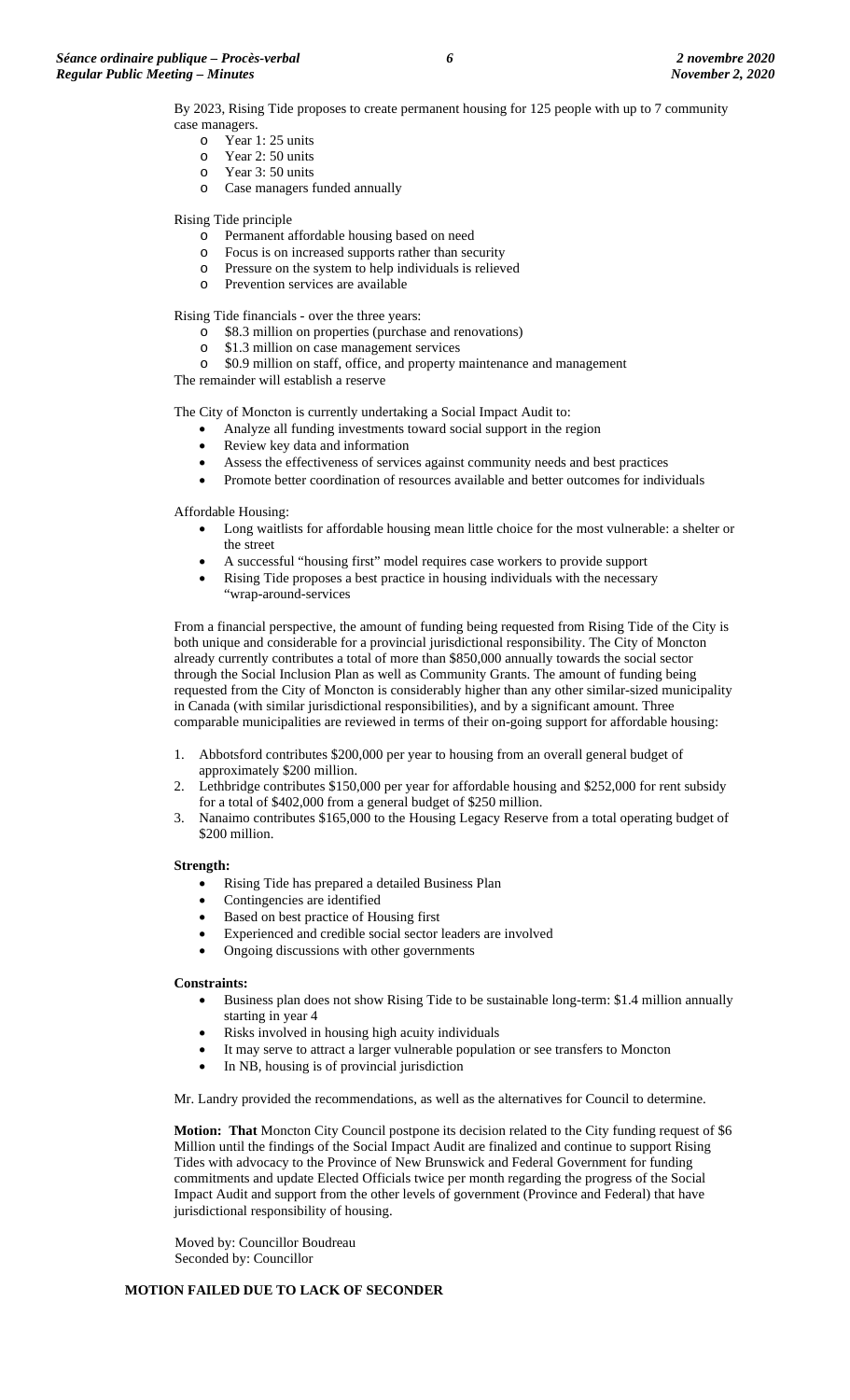Councillor Butler will not support a recommendation that includes a tax rate increase. In response to a question from Councillor Butler, Mr. Doucet advised that currently reserves stand at \$68M. However, Mr. Doucet advised that was not all cash. Councillor Butler suggested that \$1M from interest, as well as a \$1M taken from the reserves could be applied to the project if the province also provides funding. Mr. Doucet indicated any monies will have to be found in other projects.

**Motion: That**, City Council agree to provide start-up funding in the form of a grant for the housing entity called Rising Tide Community Initiatives Inc. in the amount of up to \$2 million per year for three years funded by a draw from reserves and/or a delay of capital projects as approved by Council, subject to the following conditions:

- 1. that the Province of New Brunswick match these funds with an equal or greater amount over the first three years to make up the total funding required;
- 2. that Rising Tide be successful in obtaining a long-term operating agreement with the Province of New Brunswick with a guarantee by the Province to provide operational funding and support beginning in year four (4) as required, ensuring that no municipal operating support will be required;
- 3. that Rising Tide develop a plan for long-term sustainable funding that relies on provincial and federal levels of government programs and budgets as well as community fundraising;
- 4. that Rising Tide establish sound principles of governance and work with Administration to establish annual planning and reporting requirements;

And, furthermore, that the results of the Social Impact Audit, initiated in August 2020, be shared with the Province of New Brunswick and contribute to a better understanding of all social funding being invested in Moncton with the goal of advocating for better outcomes for the city's most vulnerable individuals

Moved by: Councillor Butler Seconded by: Councillor Lawrence

Councillor Lawrence reiterated the importance of having both Dieppe and Riverview provide some funding for the initiatives. He is challenging all ward councillors to give up \$250,000 from their wards budget to cover the cost. He also challenged the Province of New Brunswick to match the funds being provided by the City of Moncton should the item be adopted this evening.

Councillor Pellerin questioned the target date for the project to go forward. Mr. Hicks indicated that should tonight's vote be favourable, Rising Tide will be going to the Province and a date will be established in the next 30-45 days. Mr. Hicks indicated that federal money is not part of the equation at this time. As there is no guarantee that there will not be a tax rate increase, Councillor Pellerin will not be supporting the motion.

Mr. Landry advised Council that the project would not include a tax increase; funding would be taken from reserves or capital projects. Administration will bring options to Council during Wednesday's budget deliberation.

Councillor Edgett also encouraged the Province to step up and provide funding for the project. She will be supporting the project as long as there is a guarantee that if the Province does not provide funding, the City of Moncton will not be expected to provide the funding being proposed this evening.

Councillor Boudreau spoke of the 1,600 Monctonians waiting for NB housing. In response to a question from Councillor Thériault, Mr. Hicks indicated that Rising Tide will be reaching out to other entities such as hospitals, universities, businesses, etc. for assistance in the project.

Deputy Mayor Crossman indicated that having the Province at the table during the discussions and working together is essential. He questioned why people are not going to the shelters in the City. He spoke of the importance of having federal dollars for the project.

In response to a question from Council, Mr. Hicks once again reiterated that the project must become the responsibility of Rising Tide and the Province following the 3 year commitment by the City; the sustainability plan will be the responsibility of Rising Tide and the Provincial Government.

Mayor Arnold thanked all involved in the project. She spoke of the need for safe and accessible housing in the city. She mentioned some of the on-going initiatives that the City has put in place the 24/7 security in the downtown core, signage, tandem project (RCMP and By-Law); daily meetings, CCTV cameras, washroom and shower, and the shelters. The recommendation tonight is over and above the \$850,000 provided by the City of Moncton for social issues annually.

#### **MOTION CARRIED** *Nay:*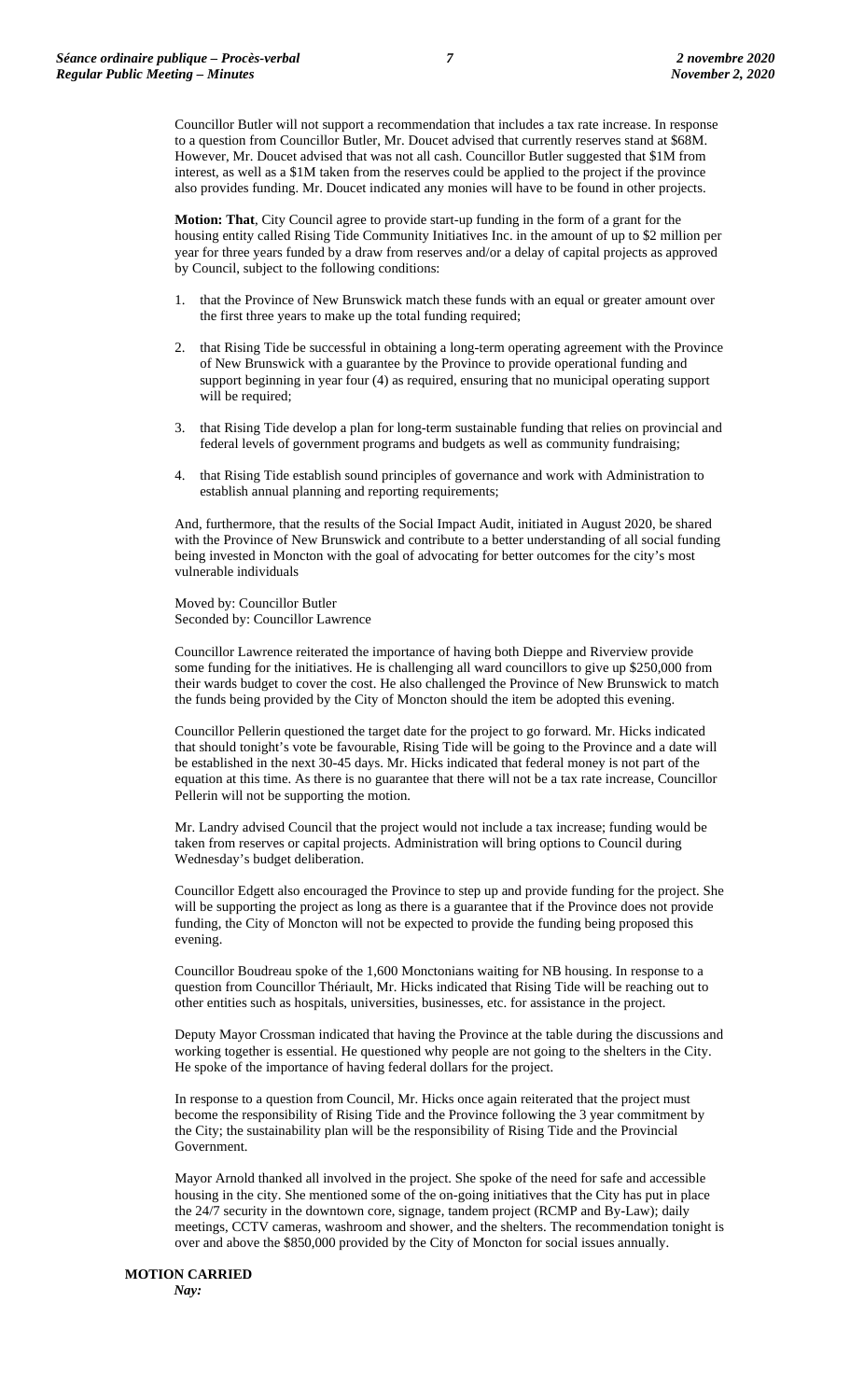*Councillor Pellerin*

- 10.2 Pest Control Commission Transfer
	- WHEREAS The Greater Moncton Pest Control Commission, and its predecessor The Greater Moncton Pest Control Authority / The Greater Moncton Mosquito Control Authority, has been in existence for over 60 years;
	- WHEREAS The Greater Moncton Pest Control Commission is almost solely funded by the City of Moncton, the City of Dieppe and the Town of Riverview;
	- WHEREAS The Greater Moncton Pest Control Commission is considered a committee of the Councils of the City of Moncton, the City of Dieppe and the Town of Riverview;
	- WHEREAS Doctor Louis LaPierre has been The General Director of the Executive and Management Committees, and has played a key role and been at the centre of the important decision making and operations of The Greater Moncton Pest Control Commission for at least 40 years;
	- WHEREAS Doctor Louis LaPierre, has indicated to the City of Moncton, the City of Dieppe and the Town of Riverview that he wishes to retire and no longer wishes to be The General Director of the Executive and Management Committee of The Greater Moncton Pest Control Commission;
	- WHEREAS The City of Moncton, the City of Dieppe and the Town of Riverview wish that going forward, the services of the Southeast Regional Service Commission be retained to provide the services and expertise that were up to now provided by The Greater Moncton Pest Control Commission;
	- WHEREAS The City of Moncton, the City of Dieppe and the Town of Riverview have agreed that the annual financial contribution up to now provided to The Greater Moncton Pest Control Commission would be provided to the Southeast Regional Service Commission;
	- WHEREAS The City of Moncton, the City of Dieppe and the Town of Riverview have agreed that The Greater Moncton Pest Control Commission be dissolved, given that the Southeast Regional Service Commission will provide the services and expertise that were up to now provided by The Greater Moncton Pest Control Commission; and,
	- WHEREAS The City of Moncton, the City of Dieppe and the Town of Riverview agree that the money remaining in The Greater Moncton Pest Control Commission's possession and accounts, and any other assets in the possession of the Greater Moncton Pest Control Commission, be transferred to the Southeast Regional Service Commission, for the services and expertise to be provided.

NOW THEREFORE BE IT RESOLVED THAT The Greater Moncton Pest Control Commission, being a committee of Council, be dissolved as of December 31, 2020.

AND BE IT FURTHER RESOLVED THAT the money remaining in The Greater Moncton Pest Control Commission's possession and accounts, and any other assets remaining in the possession of the Greater Moncton Pest Control Commission, be transferred to the Southeast Regional Service Commission as of December 31, 2020.

*Councillor Lawrence left the meeting*

Moved by: Councillor Boudreau Seconded by: Councillor Butler

#### **MOTION CARRIED**

10.3 **Quotation QP20-029** – Residential & Commercial Plumbing Services

*Councillor Lawrence returned to the meeting*

**Motion: That** the award of Quotation #QP20-029 – Residential and Commercial Plumbing Services, to the lowest bidder meeting the Terms and Conditions and Specifications set out in the Quotation, being Ermen Plumbing and Heating Ltd., with a Total Estimated Annual Contract Value of \$208,435.13, including H.S.T. @ 15%, for a one (1) year period with options to extend the agreement up to a maximum of four (4) additional twelve (12) month periods, if it is in the City's best interests to do so.

Moved by: Councillor Léger Seconded by: Councillor Butler

#### **MOTION CARRIED**